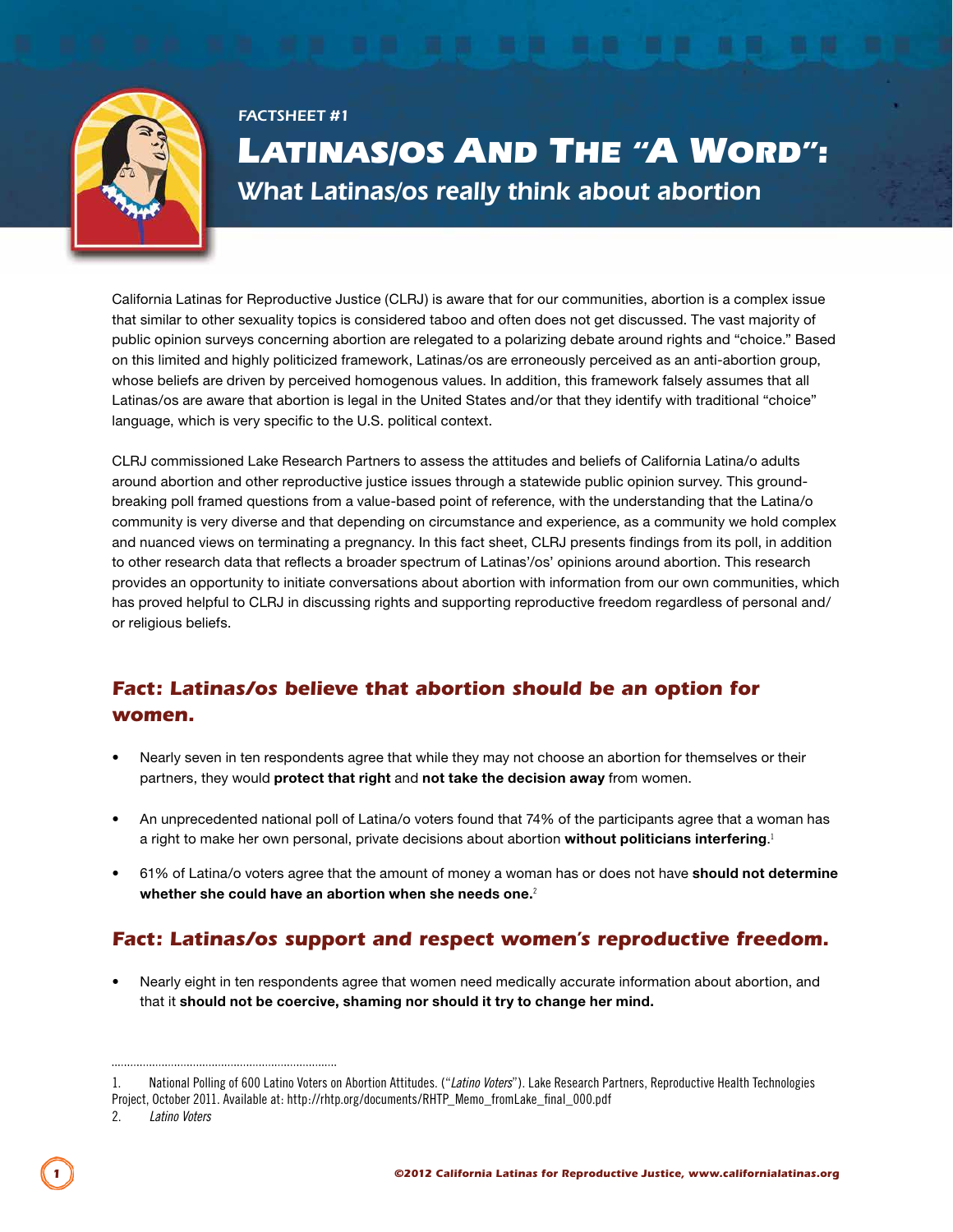- More than eight in ten participants agree that every woman should have a **right to decide for herself the number and spacing of her children.**
- In a national survey on Latinas/os, 73% of respondents say they would **give support to a close friend or**  family member who had an abortion. Comparably, of those surveyed in California, 70% said the same.<sup>3</sup>

#### *Fact: Religion plays a less prominent role than other factors in Latinas/os decision-making.*

• Respondents identify a person's financial situation and not wanting a child as factors having **the most influence** on a woman's decision to terminate a pregnancy. (Figure 1)



<sup>3.</sup> National Survey of 1015 Latinos on Abortion. ("*Latinos on Abortion*"). Lake Research Partners, National Latina Institute for Reproductive Health, Reproductive Health Technologies Project, September 2010.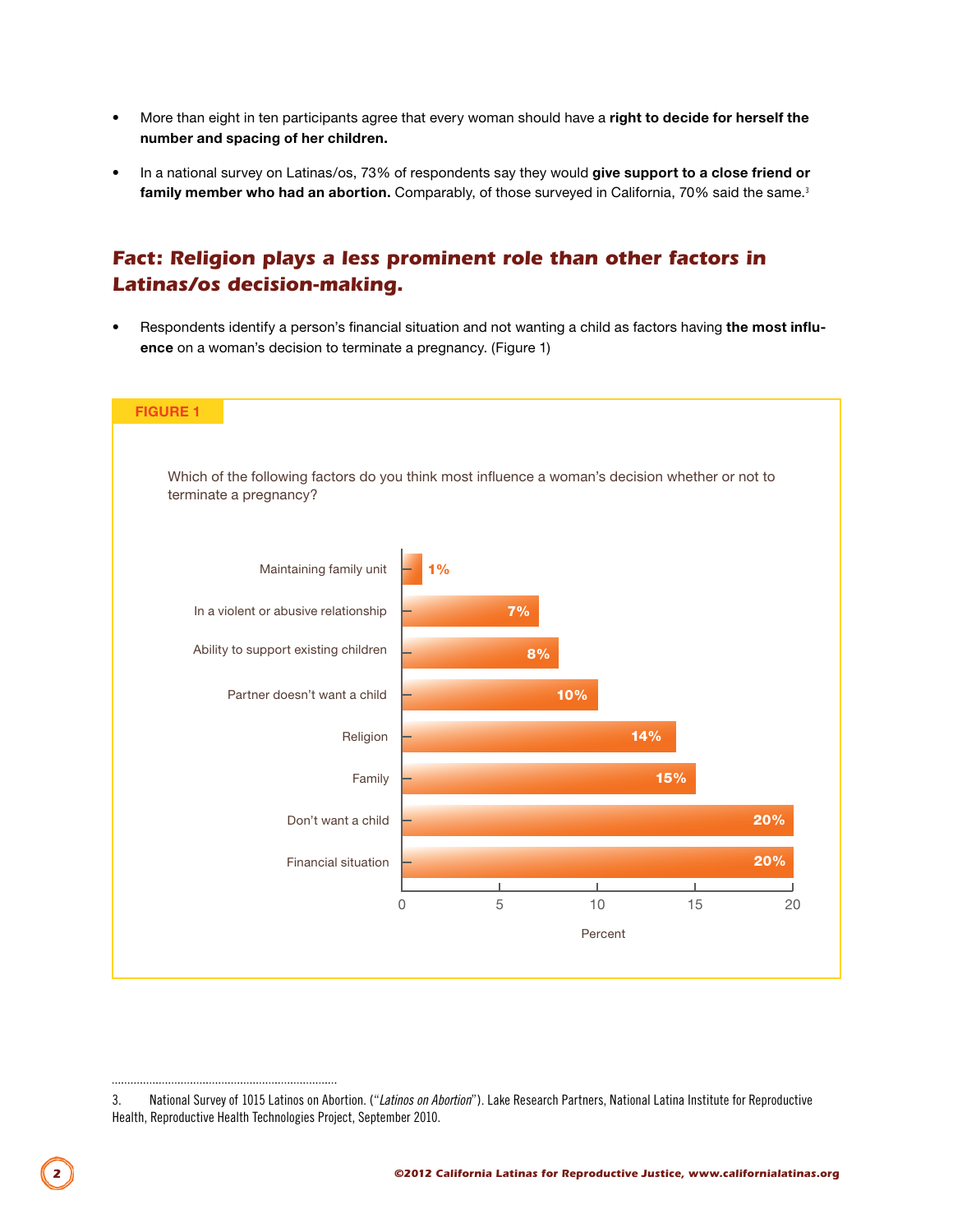- Respondents state that strictly following the teaching of one's religious faith is **far less important than other priorities.** (Figure 2)
- 68% of Latina/o voters agree that "even though the church says abortion is wrong, **I believe it should remain legal.**"<sup>4</sup>



## *Fact: Many Latinas/os are unaware that abortion services are legal and safe in the United States.*

- In a national survey, 56% of respondents say abortion is legal, 14% say abortion is not legal and 29% are not sure. Comparably, of those surveyed in California, 55% say abortion is legal, 13% say abortion is not legal and 29% are not sure.<sup>5</sup>
- In a national survey, 29% of the participants say abortion clinics are safe, **37% say abortion clinics are unsafe and 32% are unsure.** Comparably, of those surveyed in California, 25% say abortion clinics are safe, 38% say abortion clinics are unsafe and 34% are unsure.<sup>6</sup>

<sup>4.</sup> *Latino Voters*

<sup>5.</sup> *Latinos on Abortion*

<sup>6.</sup> *Latinos on Abortion*